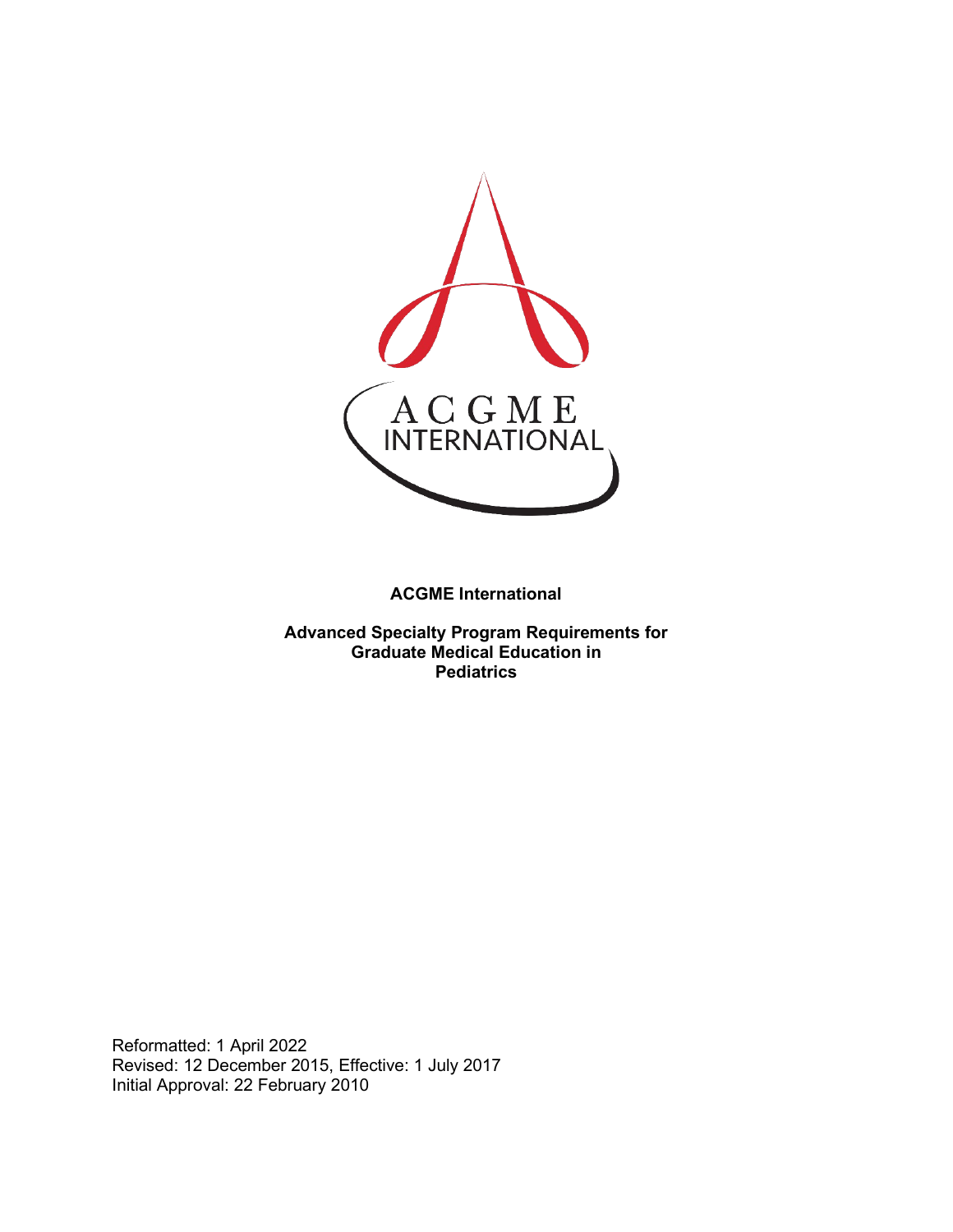## **ACGME International Specialty Program Requirements for Graduate Medical Education in Pediatrics**

#### **Int. Introduction**

*Background and Intent: Programs must achieve and maintain Foundational Accreditation according to the ACGME-I Foundational Requirements prior to receiving Advanced Specialty Accreditation. The Advanced Specialty Requirements noted below complement the ACGME-I Foundational Requirements. For each section, the Advanced Specialty Requirements should be considered together with the Foundational Requirements.*

## **Int. I. Definition and Scope of the Specialty**

Pediatrics encompasses the study and practice of physical and mental health promotion, disease prevention, diagnoses, care, and treatment of infants, children adolescents and young adults during health and all stages of illness. Intrinsic to the discipline are scientific knowledge, the scientific model of problem solving, evidence-based decision making, a commitment to lifelong learning, and an attitude of caring that is derived from humanistic and professional values.

#### **Int. II. Duration of Education**

Int. II.A. The educational program in pediatrics must be 36 or 48 months in length.

#### **I. Institution**

## **I.A. Sponsoring Institution**

See International Foundational Requirements, Section I.A.

#### **I.B. Participating Sites**

See International Foundational Requirements, Section I.B.

#### **II. Program Personnel and Resources**

#### **II.A. Program Director**

See International Foundational Requirements, Section II.A.

#### **II.B. Faculty**

II.B.1. For each required educational unit (four-week or one-month block, or longitudinal experience), a core faculty member must be responsible for curriculum development and for ensuring orientation, supervision, teaching of, and timely feedback and evaluation to the residents.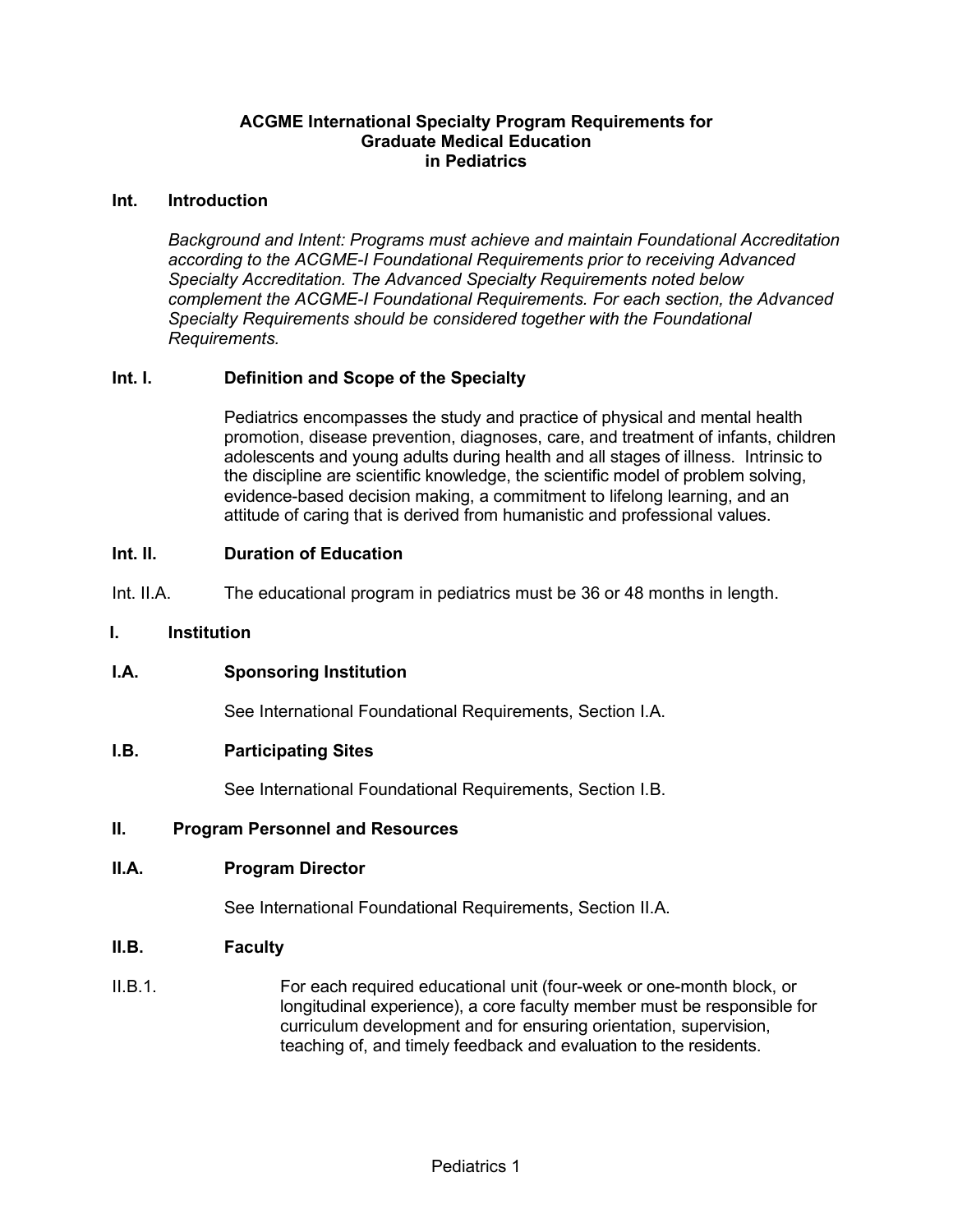| II.B.2.   | At least annually, program leaders and core faculty members must<br>participate in faculty or leadership development relevant to their roles in<br>the program.                                                                                                                                           |
|-----------|-----------------------------------------------------------------------------------------------------------------------------------------------------------------------------------------------------------------------------------------------------------------------------------------------------------|
| II.B.3.   | All faculty members involved in the education of residents should participate<br>in programs to enhance the effectiveness of their skills as educators, based<br>on their roles in the program.                                                                                                           |
| II.B.4.   | There must be faculty members with expertise in general pediatrics who<br>have ongoing responsibility for the care of general pediatric patients.<br>These faculty members must:                                                                                                                          |
| II.B.4.a) | participate actively in formal teaching sessions; and,                                                                                                                                                                                                                                                    |
| II.B.4.b) | serve as attending physicians for inpatients, outpatients, and term<br>newborns.                                                                                                                                                                                                                          |
| II.B.5.   | Faculty members with subspecialty certification must function on an<br>ongoing basis as integral parts of the clinical and instructional components<br>of the program in both inpatient and outpatient settings, including a faculty<br>member in each of the following subspecialty areas of pediatrics: |
| II.B.5.a) | adolescent medicine;                                                                                                                                                                                                                                                                                      |
| II.B.5.b) | developmental-behavioral pediatrics;                                                                                                                                                                                                                                                                      |
| II.B.5.c  | neonatal-perinatal medicine;                                                                                                                                                                                                                                                                              |
| II.B.5.d  | pediatric critical care;                                                                                                                                                                                                                                                                                  |
| II.B.5.e) | pediatric emergency medicine; and,                                                                                                                                                                                                                                                                        |
| II.B.5.f  | at least five other distinct pediatric medical disciplines.                                                                                                                                                                                                                                               |
| II.B.6.   | At the primary clinical site, there must be at least one physician available<br>for clinical consultation and teaching of residents who is certified in each of<br>the following areas:                                                                                                                   |
| II.B.6.a) | diagnostic radiology;                                                                                                                                                                                                                                                                                     |
| II.B.6.b) | pathology; and,                                                                                                                                                                                                                                                                                           |
| II.B.6.c  | surgery.                                                                                                                                                                                                                                                                                                  |
| II.C.     | <b>Other Program Personnel</b>                                                                                                                                                                                                                                                                            |
|           | See International Foundational Requirements, Section II.C.                                                                                                                                                                                                                                                |
| II.D.     | <b>Resources</b>                                                                                                                                                                                                                                                                                          |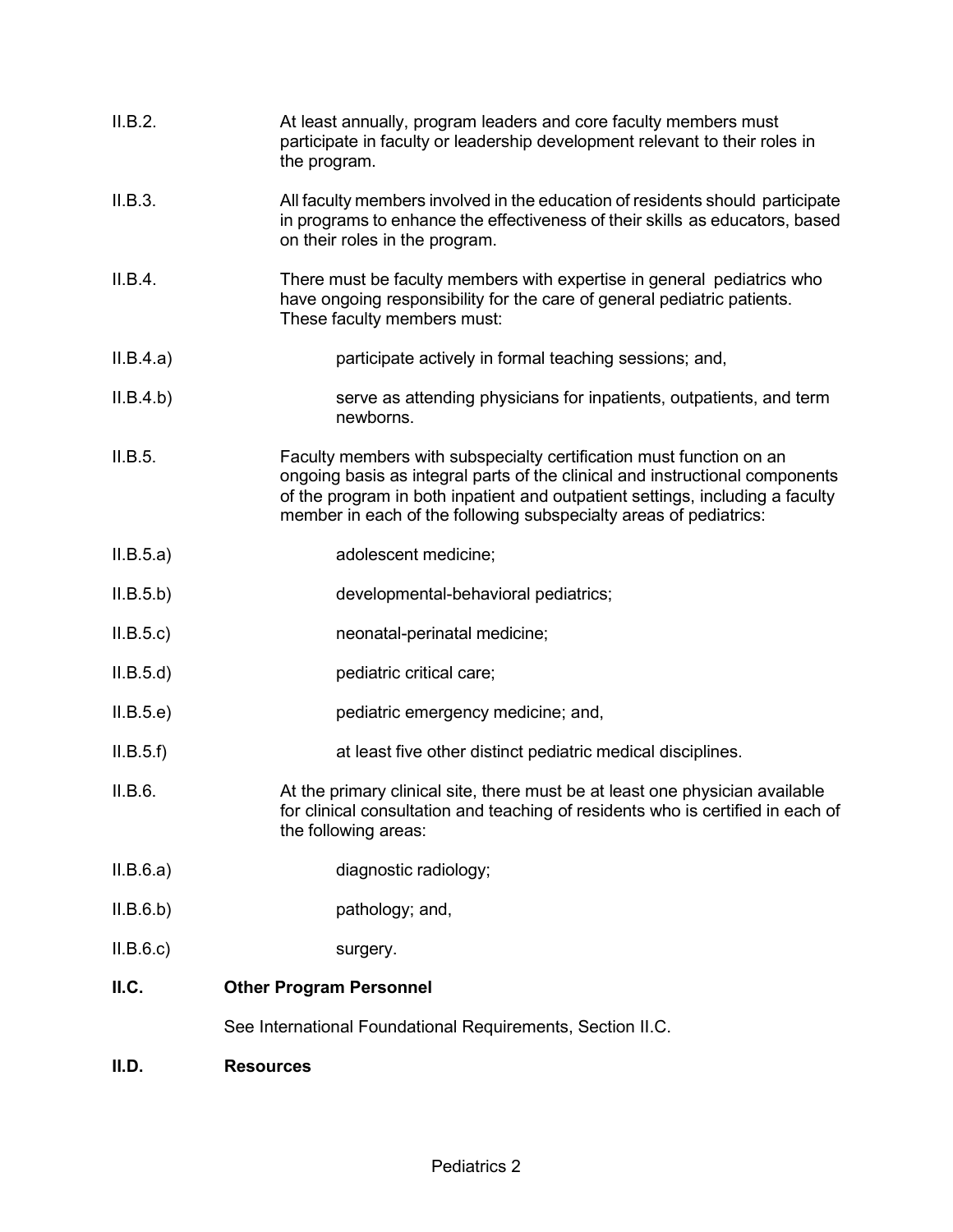| II.D.1. | The program must have an intensive care facility that is appropriately<br>equipped and staffed for the care of a sufficient number of critically ill<br>pediatric patients.                                                                                  |
|---------|--------------------------------------------------------------------------------------------------------------------------------------------------------------------------------------------------------------------------------------------------------------|
| II.D.2. | There must be an emergency facility that specializes in the care of<br>pediatric patients and that receives pediatric patients who have been<br>transported via the Emergency Medical Services system, if it is available in<br>the country or jurisdiction. |
| IID.3   | There must be a sufficient number of patients being treated in the                                                                                                                                                                                           |

II.D.3. There must be a sufficient number of patients being treated in the intensive care unit to support the required experiences for the number of residents in the program.

## **III. Resident Appointment**

#### **III.A. Eligibility Criteria**

See International Foundational Requirements, Section III.A.

#### **III.B. Number of Residents**

- III.B.1. There should be at least four residents at each level of education.
- III.B.2. Resident attrition must not have a negative impact on the stability of the educational environment.

## **III.C. Resident Transfers**

See International Foundational Requirements, Section III.C.

## **III.D. Appointment of Fellows and Other Learners**

See International Foundational Requirements, Section III.D.

## **IV. Specialty-Specific Educational Program**

## **IV.A. ACGME-I Competencies**

- IV.A.1. The program must integrate the following ACGME-I Competencies into the curriculum.
- IV.A.1.a) Professionalism
- IV.A.1.a).(1) Residents must demonstrate a commitment to professionalism and an adherence to ethical principles. Residents must demonstrate:
- IV.A.1.a).(1).(a) compassion, integrity, and respect for others;
- IV.A.1.a).(1).(b) responsiveness to patient needs that supersedes self-interest;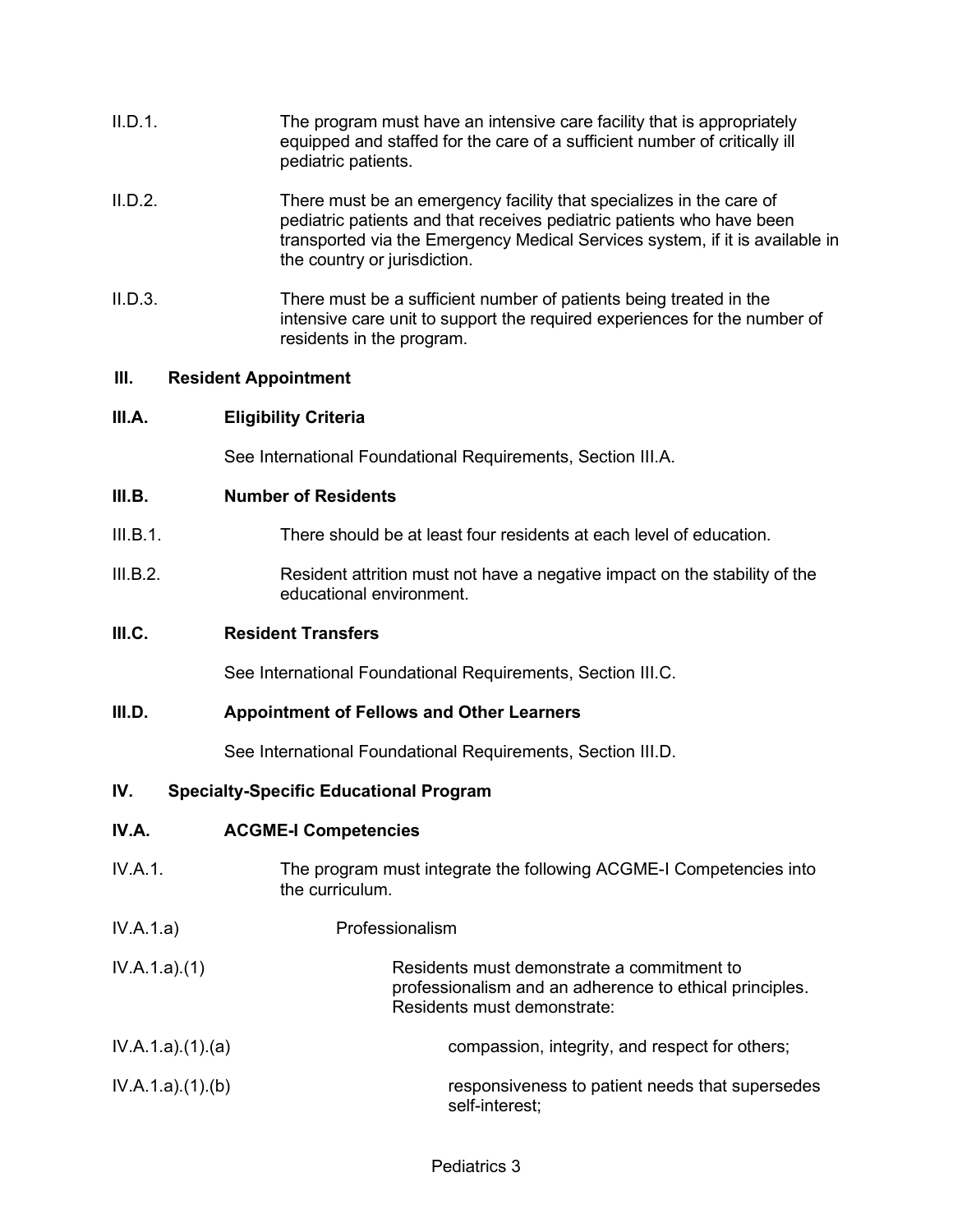| IV.A.1.a)(1)(c)          | respect for patient privacy and autonomy;                                                                                                                                                             |
|--------------------------|-------------------------------------------------------------------------------------------------------------------------------------------------------------------------------------------------------|
| IV.A.1.a)(1)(d)          | accountability to patients, society, and the<br>profession;                                                                                                                                           |
| IV.A.1.a)(1)(e)          | sensitivity and responsiveness to a diverse patient<br>population, including to diversity in gender, age,<br>culture, race, religion, disabilities, and sexual<br>orientation;                        |
| IV.A.1.a)(1)(f)          | a commitment to engage in personal and<br>professional development that will sustain them in<br>balancing a commitment to their profession with a<br>healthy and productive personal life, including: |
| IV.A.1.a)(1).(f)(i)      | self-awareness of one's own knowledge,<br>skill, and emotional limitations that leads to<br>appropriate help-seeking behaviors;                                                                       |
| IV.A.1.a)(1)(f)(ii)      | healthy responses to stressors;                                                                                                                                                                       |
| IV.A.1.a)(1)(f)(iii)     | manage conflict between one's personal and<br>professional responsibilities;                                                                                                                          |
| IV.A.1.a).(1).(f).(iv)   | flexibility and maturity in adjusting to change<br>with the capacity to alter one's own<br>behaviors;                                                                                                 |
| IV.A.1.a)(1).(f)(v)      | trustworthiness that makes colleagues feel<br>secure when one is responsible for the care<br>of patients;                                                                                             |
| IV.A.1.a)(1)(f)(vi)      | leadership skills that enhance team function,<br>the learning environment, and/or the health<br>care delivery system/environment with the<br>ultimate intent of improving care of patients;           |
| IV.A.1.a)(1)(f)(vii)     | self-confidence that puts patients, patients'<br>families, and members of the health care<br>team at ease; and,                                                                                       |
| IV.A.1.a) (1) (f) (viii) | the capacity to accept that ambiguity is part<br>of clinical medicine and to recognize the<br>need for and to utilize appropriate resources<br>in dealing with uncertainty.                           |
| IV.A.1.a)(1)(g)          | high standards of ethical behavior, including<br>maintaining appropriate professional boundaries<br>and relationships with other physicians and<br>avoiding conflicts of interest; and,               |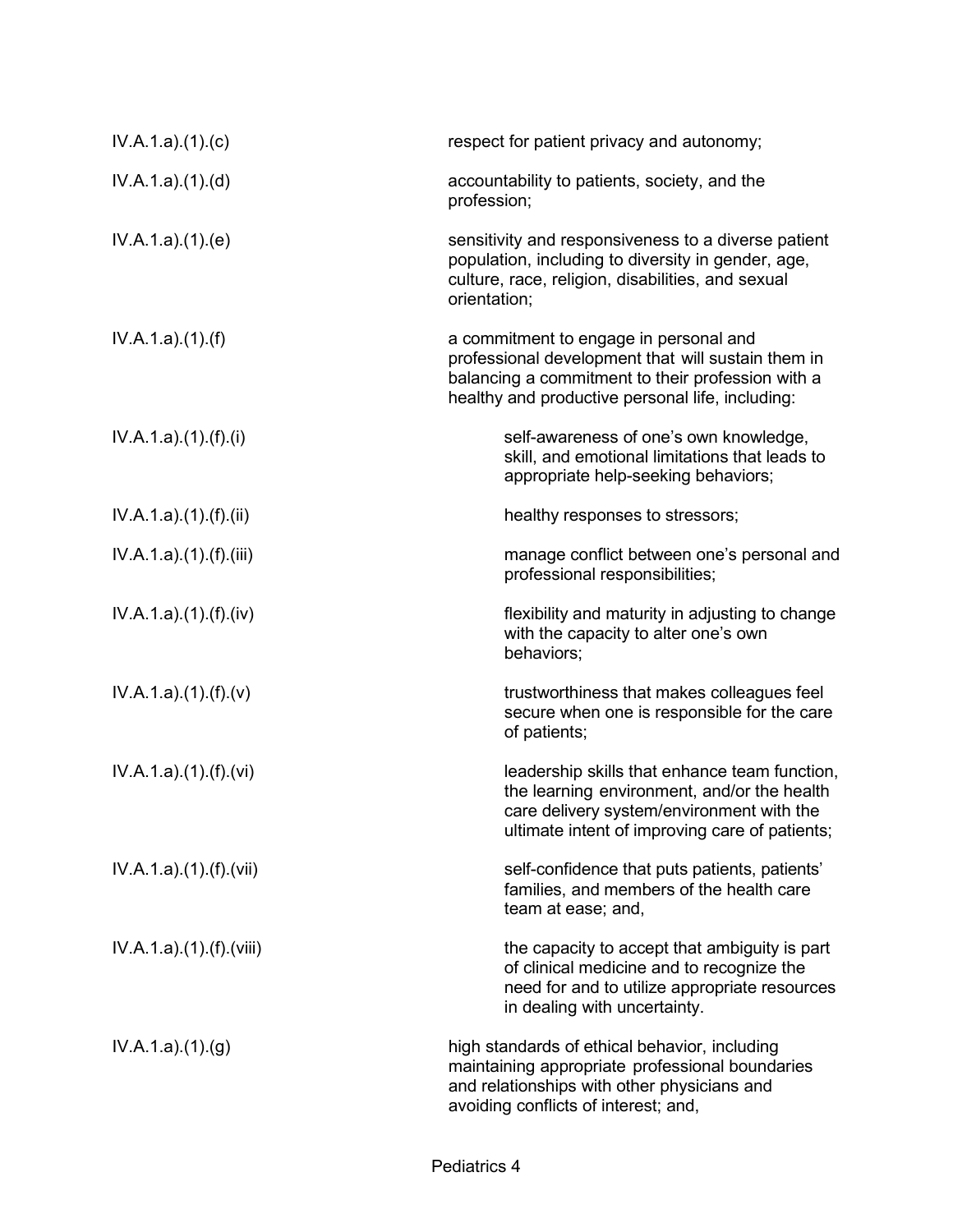| IV.A.1.a)(1)(h)   | a commitment to lifelong learning and an attitude of<br>caring derived from humanistic and professional<br>values.                                                                                                                                                                |
|-------------------|-----------------------------------------------------------------------------------------------------------------------------------------------------------------------------------------------------------------------------------------------------------------------------------|
| IV.A.1.b)         | <b>Patient Care and Procedural Skills</b>                                                                                                                                                                                                                                         |
| IV.A.1.b)(1)      | Residents must provide patient care that is compassionate,<br>appropriate, and effective for the treatment of health<br>problems and the promotion of health. Residents must<br>demonstrate competence in:                                                                        |
| IV.A.1.b)(1)(a)   | gathering essential and accurate information about<br>each patient;                                                                                                                                                                                                               |
| IV.A.1.b)(1)(b)   | organizing and prioritizing responsibilities to provide<br>patient care that is safe, effective, and efficient;                                                                                                                                                                   |
| IV.A.1.b)(1)(c)   | providing transfer of care that ensures seamless<br>transitions;                                                                                                                                                                                                                  |
| IV.A.1.b).(1).(d) | interviewing patients and patients' families about the<br>particulars of the medical condition for which they<br>seek care, with specific attention to behavioral,<br>psychosocial, environmental, and family unit<br>correlates of disease;                                      |
| IV.A.1.b)(1)(e)   | performing complete and accurate physical<br>examinations;                                                                                                                                                                                                                        |
| IV.A.1.b)(1)(f)   | making informed diagnostic and therapeutic<br>decisions that result in optimal clinical judgment;                                                                                                                                                                                 |
| IV.A.1.b)(1)(g)   | developing and implementing management plans;                                                                                                                                                                                                                                     |
| IV.A.1.b).(1).(h) | counseling patients and their families;                                                                                                                                                                                                                                           |
| IV.A.1.b)(1)(i)   | providing effective health maintenance and<br>anticipatory guidance;                                                                                                                                                                                                              |
| IV.A.1.b)(1)(j)   | providing appropriate role modeling;                                                                                                                                                                                                                                              |
| IV.A.1.b)(1)(k)   | providing appropriate supervision;                                                                                                                                                                                                                                                |
| IV.A.1.b)(1)(I)   | performing procedures used by a pediatrician in<br>general practice, including being able to describe<br>the steps in the procedure, indications,<br>contraindications, complications, pain management,<br>post-procedure care, and interpretation of applicable<br>results; and, |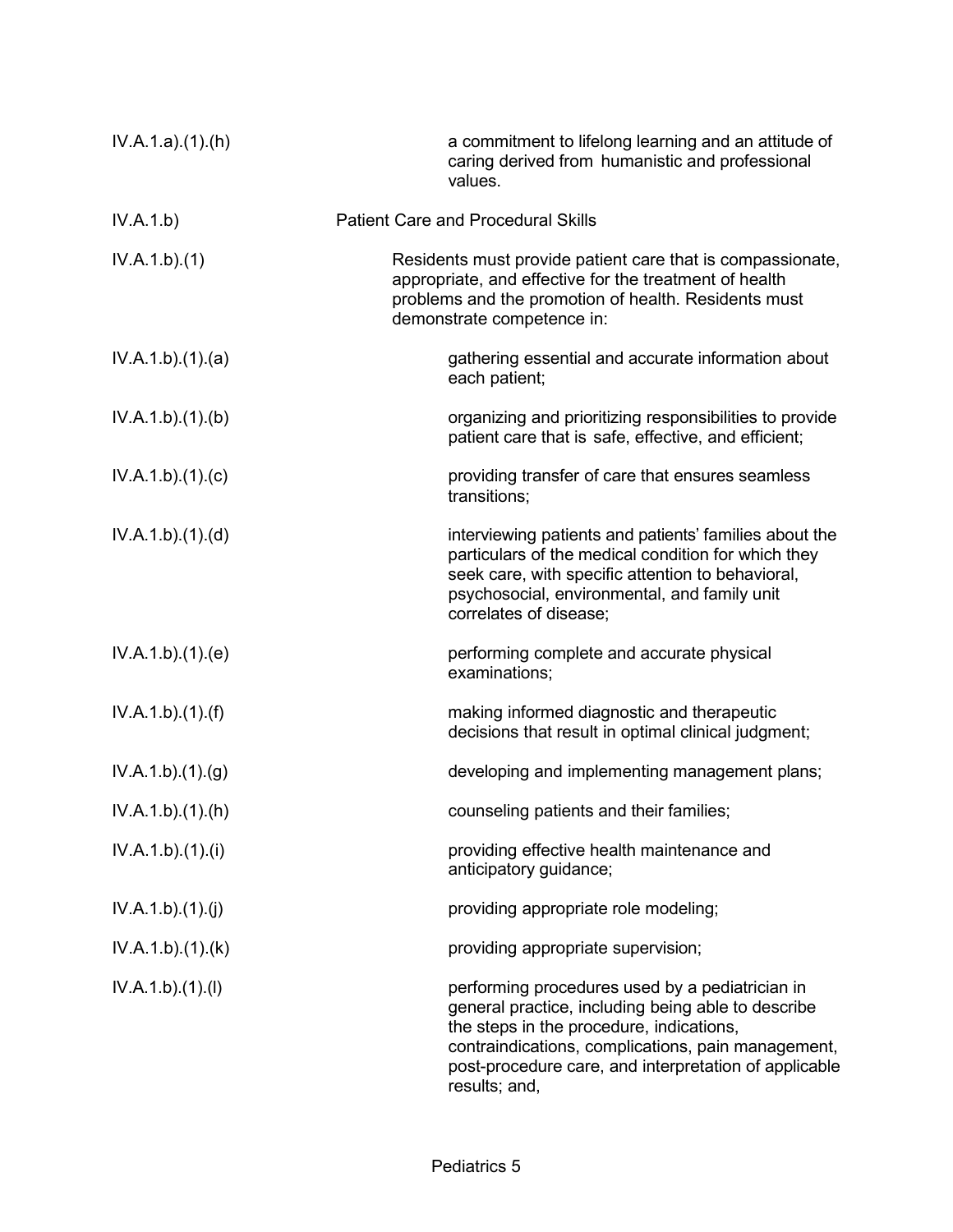| IV.A.1.b)(1)(m)           | performing all medical, diagnostic, and therapeutic<br>procedures considered essential for pediatric<br>practice, including:                                                                                                                                                    |
|---------------------------|---------------------------------------------------------------------------------------------------------------------------------------------------------------------------------------------------------------------------------------------------------------------------------|
| IV.A.1.b)(1)(m)(i)        | bag-mask ventilation;                                                                                                                                                                                                                                                           |
| IV.A.1.b)(1)(m)(ii)       | bladder catheterization;                                                                                                                                                                                                                                                        |
| IV.A.1.b)(1)(m)(iii)      | developmental screening                                                                                                                                                                                                                                                         |
| IV.A.1.b)(1)(m)(iv)       | giving immunizations;                                                                                                                                                                                                                                                           |
| IV.A.1.b)(1)(m)(v)        | lumbar puncture;                                                                                                                                                                                                                                                                |
| IV.A.1.b)(1)(m)(vi)       | neonatal endotracheal intubation;                                                                                                                                                                                                                                               |
| IV.A.1.b)(1)(m)(vii)      | peripheral intravenous catheter placement;                                                                                                                                                                                                                                      |
| IV.A.1.b)(1)(m)(viii)     | procedural sedation and pain management;                                                                                                                                                                                                                                        |
| IV.A.1.b)(1)(m)(ix)       | reduction of simple dislocation;                                                                                                                                                                                                                                                |
| IV.A.1.b)(1)(m)(x)        | simple laceration repair;                                                                                                                                                                                                                                                       |
| IV.A.1.b)(1)(m)(xi)       | simple removal of foreign body;                                                                                                                                                                                                                                                 |
| IV.A.1.b).(1).(m).(xii)   | temporary splinting of fracture;                                                                                                                                                                                                                                                |
| IV.A.1.b)(1)(m)(xiii)     | tympanometry and audiometry<br>interpretation;                                                                                                                                                                                                                                  |
| IV.A.1.b)(1)(m)(xiv)      | venipuncture; and,                                                                                                                                                                                                                                                              |
| IV.A.1.b)(1)(m)(xv)       | vision screening.                                                                                                                                                                                                                                                               |
| IV.A.1.c)                 | <b>Medical Knowledge</b>                                                                                                                                                                                                                                                        |
| $IV.A.1.c.$ (1)           | Residents must demonstrate knowledge of established<br>and evolving biomedical clinical, epidemiological, and<br>social-behavioral sciences, as well as the application of<br>this knowledge to patient care. Residents must<br>demonstrate knowledge of:                       |
| $IV.A.1.c$ . $(1).$ $(a)$ | indications, contraindications, limitations,<br>complications, techniques, and interpretation of<br>results of those diagnostic and therapeutic<br>procedures integral to the discipline, including the<br>appropriate indication for and use of screening<br>tests/procedures; |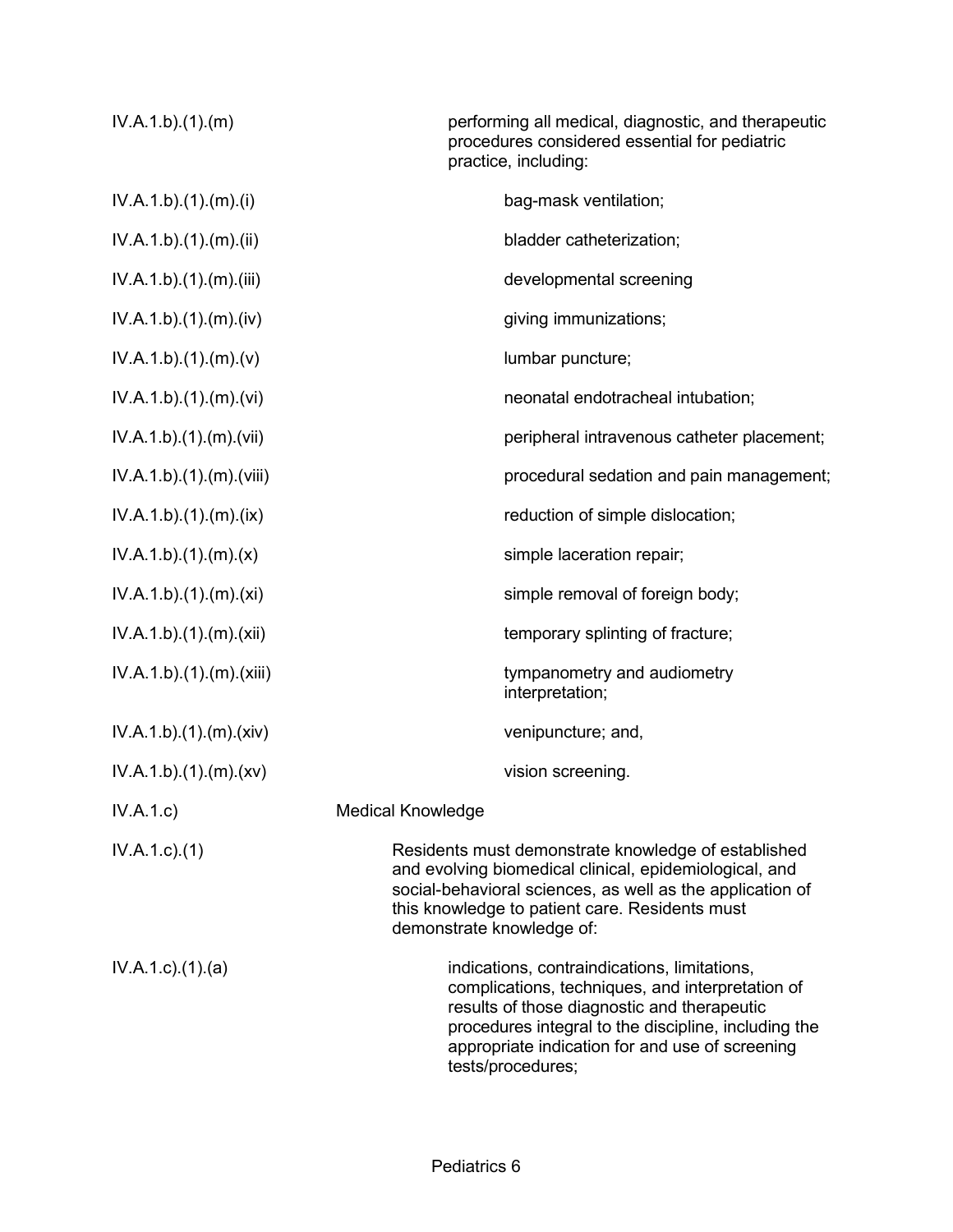| $IV.A.1.c$ . $(1).$ (b)   | presentation and management of isolated and multi-<br>organ system failure and assessment of its<br>reversibility;                               |
|---------------------------|--------------------------------------------------------------------------------------------------------------------------------------------------|
| $IV.A.1.c$ ). $(1).$ (c)  | variations in organ system dysfunction by patient<br>age;                                                                                        |
| $IV.A.1.c$ . $(1).$ $(d)$ | invasive and non-invasive techniques for monitoring<br>and supporting pulmonary, cardiovascular, cerebral,<br>and metabolic functions;           |
| $IV.A.1.c$ . $(1).$ (e)   | understanding of the appropriate roles of the<br>generalist pediatrician and the intensivist/<br>neonatologist;                                  |
| $IV.A.1.c$ ). $(1).(f)$   | resuscitation and care of newborns in the delivery<br>room;                                                                                      |
| $IV.A.1.c.$ (1) $(g)$     | evaluation and management of patients following<br>traumatic injury during the pediatric intensive care<br>experience;                           |
| $IV.A.1.c$ . $(1).(h)$    | normal and abnormal child behavior and<br>development, including cognitive, language, motor,<br>social, and emotional components;                |
| $IV.A.1.c$ ). $(1).$      | evaluation and management of adolescent patients;                                                                                                |
| IV.A.1.c)(1)(j)           | family structure, adoption, and foster care;                                                                                                     |
| $IV.A.1.c$ . $(1).$ (k)   | interviewing parents and children;                                                                                                               |
| $IV.A.1.c$ ). $(1).$      | psychosocial and developmental screening<br>techniques;                                                                                          |
| $IV.A.1.c$ . $(1).$ $(m)$ | behavioral counseling and referral;                                                                                                              |
| $IV.A.1.c$ . $(1).$ $(n)$ | management strategies for children with<br>developmental disabilities or special needs;                                                          |
| IV.A.1.c)(1)(o)           | needs of children at risk (e.g., those in poverty, from<br>fragmented or substance abusing families, or<br>victims of child abuse/neglect); and, |
| IV.A.1.c)(1)(p)           | impact of chronic diseases, terminal conditions, and<br>death on patients and their families.                                                    |
| IV.A.1.d)                 | Practice-based Learning and Improvement                                                                                                          |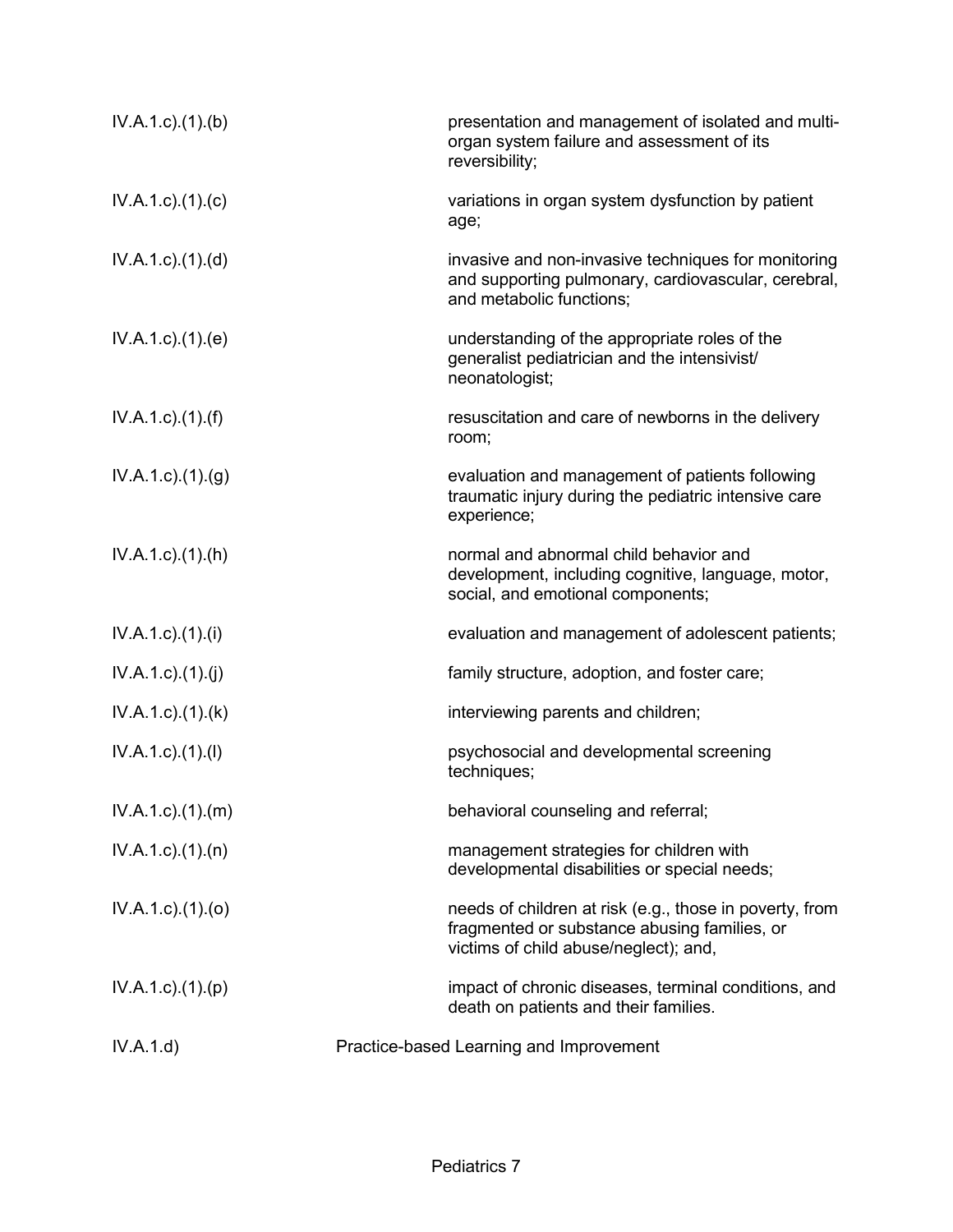| IV.A.1.d.(1)     | Residents must demonstrate the ability to investigate and<br>evaluate their care of patients, to appraise and assimilate<br>scientific evidence, and to continuously improve patient<br>care based on constant self-evaluation and lifelong<br>learning. Residents are expected to develop skills and<br>habits to be able to meet the following goals: |
|------------------|---------------------------------------------------------------------------------------------------------------------------------------------------------------------------------------------------------------------------------------------------------------------------------------------------------------------------------------------------------|
| IV.A.1.d)(1)(a)  | apply new knowledge to the management and care<br>of their patients;                                                                                                                                                                                                                                                                                    |
| IV.A.1.d.(1)(b)  | be an effective teacher;                                                                                                                                                                                                                                                                                                                                |
| IV.A.1.d)(1)(c)  | identify and perform appropriate learning activities;                                                                                                                                                                                                                                                                                                   |
| IV.A.1.d)(1)(d)  | identify strengths, deficiencies, and limits in one's<br>knowledge and expertise;                                                                                                                                                                                                                                                                       |
| IV.A.1.d.(1)(e)  | incorporate formative evaluation feedback into daily<br>practice;                                                                                                                                                                                                                                                                                       |
| IV.A.1.d)(1.(f)) | locate, appraise, and assimilate evidence from<br>scientific studies related to their patients' health<br>problems;                                                                                                                                                                                                                                     |
| IV.A.1.d.(1).(g) | obtain procedure-specific informed consent by<br>competently educating patients about the rationale,<br>technique, and complications of procedures;                                                                                                                                                                                                     |
| IV.A.1.d.(1).(h) | participate in the education of patients, patients'<br>families, students, other residents, and other health<br>professionals;                                                                                                                                                                                                                          |
| IV.A.1.d)(1)(i)  | set learning and improvement goals;                                                                                                                                                                                                                                                                                                                     |
| IV.A.1.d)(1)(j)  | systematically analyze practice using quality<br>improvement methods, and implement changes<br>with the goal of practice improvement;                                                                                                                                                                                                                   |
| IV.A.1.d)(1.(k)) | take primary responsibility for lifelong learning to<br>improve knowledge, skills, and practice<br>performance through familiarity with general and<br>experience-specific goals and objectives and<br>attendance at conferences; and,                                                                                                                  |
| IV.A.1.d)(1)(1)  | use information technology to optimize learning.                                                                                                                                                                                                                                                                                                        |
| IV.A.1.e)        | Interpersonal and Communication Skills                                                                                                                                                                                                                                                                                                                  |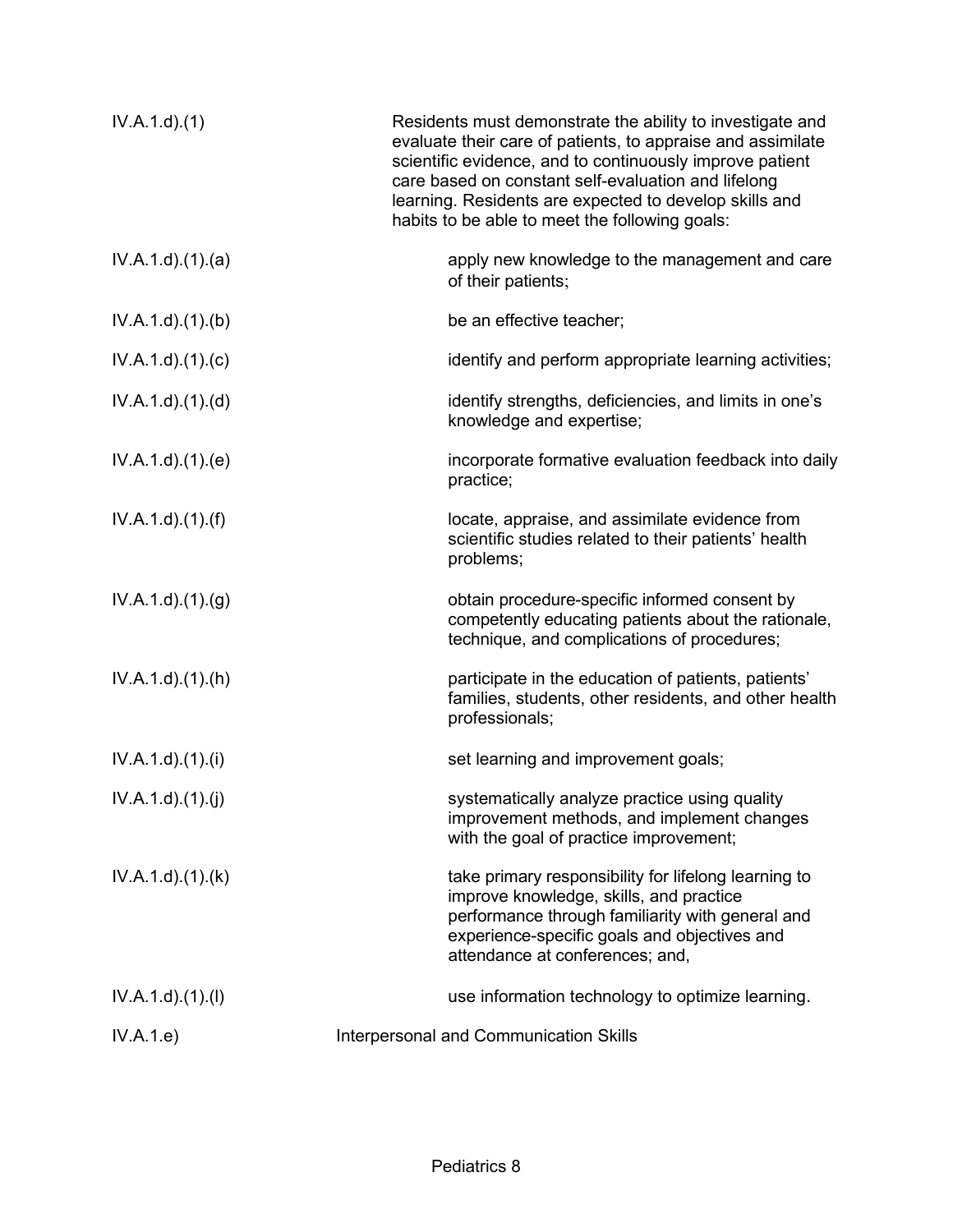| IV.A.1.e. (1)      | Residents must demonstrate interpersonal and<br>communication skills that result in the effective exchange<br>of information and collaboration with patients, their<br>families, and health professionals. Residents must:                             |
|--------------------|--------------------------------------------------------------------------------------------------------------------------------------------------------------------------------------------------------------------------------------------------------|
| IV.A.1.e. (1). (a) | communicate effectively with patients, patients'<br>families, and the public, as appropriate, across a<br>broad range of socioeconomic and cultural<br>backgrounds;                                                                                    |
| IV.A.1.e. (1)(b)   | communicate effectively with physicians, other<br>health professionals, and health-related agencies;                                                                                                                                                   |
| IV.A.1.e. (1). (c) | work effectively as a member or leader of a health<br>care team or other professional group;                                                                                                                                                           |
| IV.A.1.e. (1). (d) | act in a consultative role to other physicians and<br>health professionals;                                                                                                                                                                            |
| IV.A.1.e. (1). (e) | maintain comprehensive, timely, and legible<br>medical records, if applicable; and,                                                                                                                                                                    |
| IV.A.1.e. (1). (f) | demonstrate the insight and understanding into<br>emotion and human response to emotion that<br>allows one to appropriately develop and manage<br>human interactions.                                                                                  |
| IV.A.1.f)          | <b>Systems-based Practice</b>                                                                                                                                                                                                                          |
| IV.A.1.f)(1)       | Residents must demonstrate an awareness of and<br>responsiveness to the larger context and system of health<br>care, as well as the ability to call effectively on other<br>resources in the system to provide optimal health care.<br>Residents must: |
| IV.A.1.f)(1)(a)    | work effectively in various health care delivery<br>settings and systems relevant to their clinical<br>specialty;                                                                                                                                      |
| IV.A.1.f)(1)(b)    | coordinate patient care within the health care<br>system relevant to their clinical specialty;                                                                                                                                                         |
| IV.A.1.f)(1)(c)    | incorporate considerations of cost awareness and<br>risk-benefit analysis in patient and/or population-<br>based care as appropriate;                                                                                                                  |
| IV.A.1.f)(1)(d)    | advocate for quality patient care and optimal patient<br>care systems;                                                                                                                                                                                 |
| IV.A.1.f)(1)(e)    | work in interprofessional teams to enhance patient<br>safety and improve patient care quality;                                                                                                                                                         |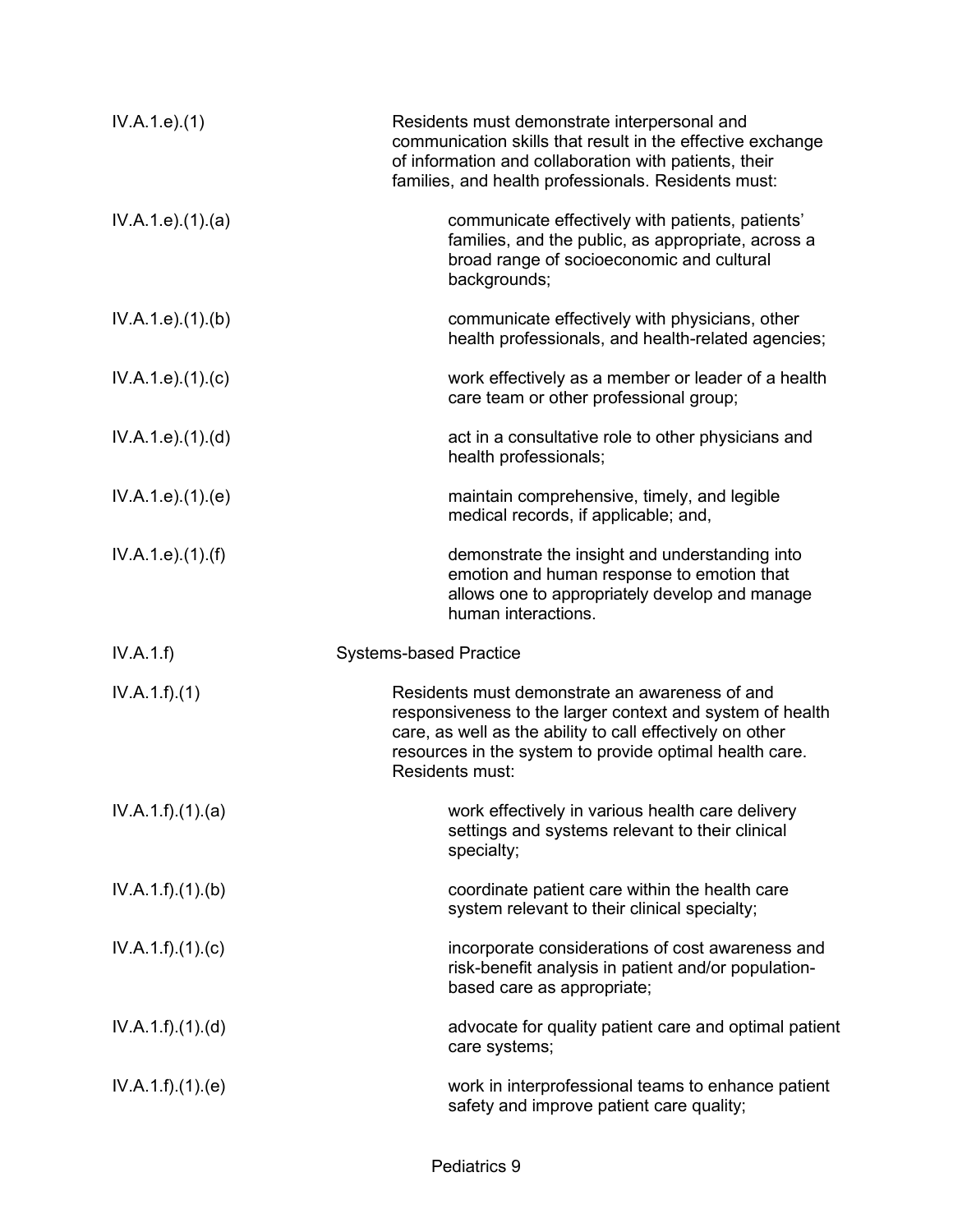| IV.A.1.f).(1).(f) | participate in identifying system errors and<br>implementing potential systems solutions; and,                                                                                                                                                              |
|-------------------|-------------------------------------------------------------------------------------------------------------------------------------------------------------------------------------------------------------------------------------------------------------|
| IV.A.1.f)(1)(g)   | advocate for the promotion of health and the<br>prevention of disease and injury in populations.                                                                                                                                                            |
| IV.B.             | <b>Regularly Scheduled Educational Activities</b>                                                                                                                                                                                                           |
| IV.B.1.           | The core curriculum must include a didactic program that is based on the<br>core knowledge content in pediatrics.                                                                                                                                           |
| IV.B.2.           | All required core conferences should have at least one faculty member<br>present and be scheduled to ensure peer-peer and peer-faculty member<br>interaction.                                                                                               |
| IV.B.3.           | Patient-based teaching must include direct interaction between residents<br>and attending physicians, bedside teaching, discussion of<br>pathophysiology, and the use of current evidence in diagnostic and<br>therapeutic decisions. The teaching must be: |
| IV.B.3.a)         | formally conducted on all inpatient and consultative services; and,                                                                                                                                                                                         |
| IV.B.3.b)         | conducted with a frequency and duration sufficient to ensure a<br>meaningful and continuous teaching relationship between the<br>assigned supervising faculty member(s) and residents.                                                                      |
| IV.C.             | <b>Clinical Experiences</b>                                                                                                                                                                                                                                 |
| IV.C.1.           | The program must be structured to provide at least 30 months of required<br>residency education at the primary clinical site and other participating<br>sites.                                                                                              |
| IV.C.2.           | The curriculum must be organized in educational units.                                                                                                                                                                                                      |
| IV.C.2.a)         | An educational unit should be a block of at least four weeks or one<br>month, or a longitudinal experience.                                                                                                                                                 |
| IV.C.2.a)(1)      | An outpatient educational unit should be a minimum of 32<br>half-day sessions.                                                                                                                                                                              |
| IV.C.2.a)(2)      | An inpatient educational unit should be a minimum of 200<br>hours.                                                                                                                                                                                          |
| IV.C.2.b)         | Residents must act in a supervisory role, under faculty member<br>guidance for a minimum of five educational units during the last 24<br>months of education.                                                                                               |
| IV.C.3.           | The overall structure of the program must include:                                                                                                                                                                                                          |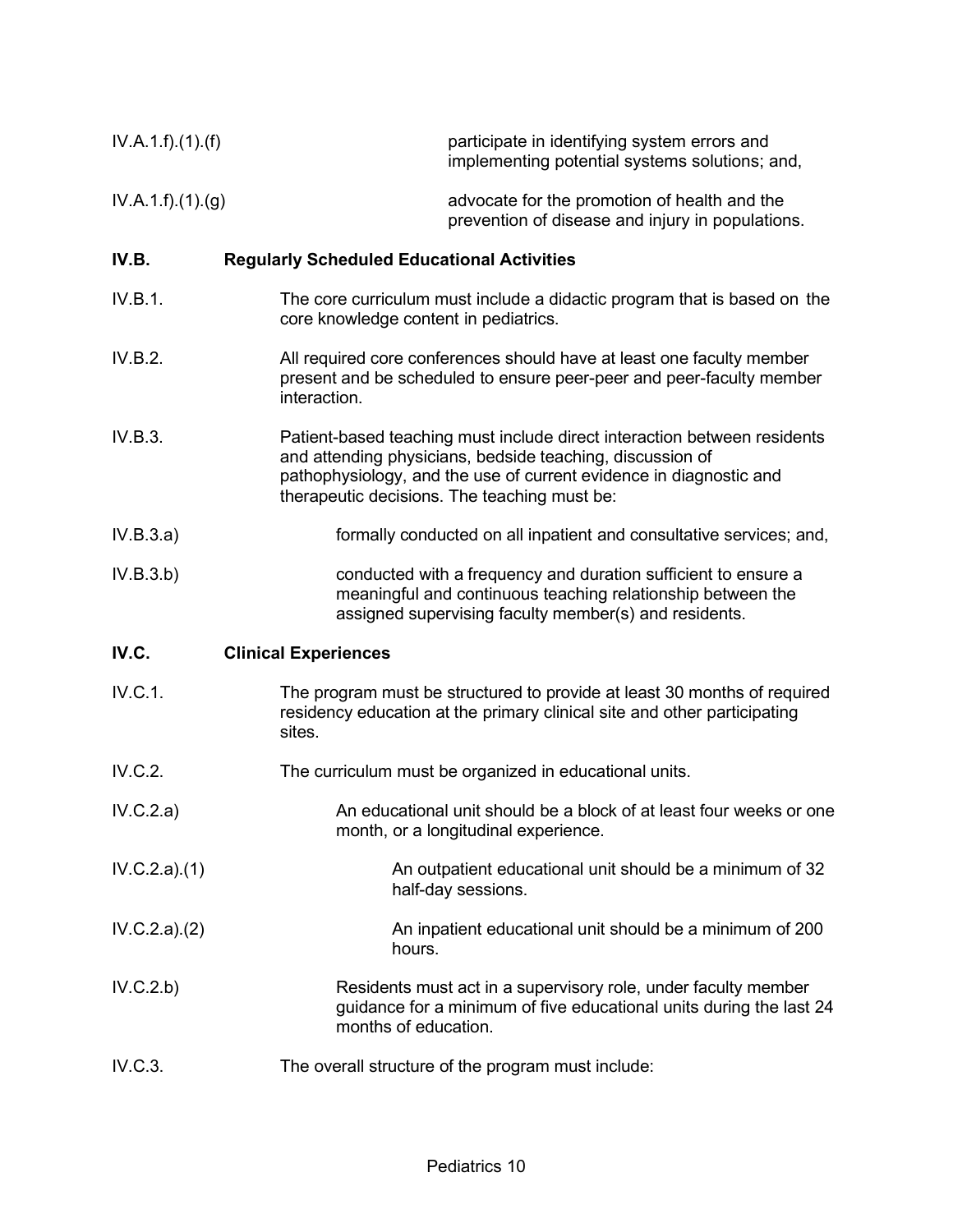| IV.C.3.a)        | a minimum of six educational units of an individualized curriculum,<br>determined by the learning needs and career plans of each<br>resident, and developed through the guidance of a faculty mentor;<br>and, |
|------------------|---------------------------------------------------------------------------------------------------------------------------------------------------------------------------------------------------------------|
| IV.C.3.b)        | a minimum of 10 educational units of inpatient care experiences,<br>including:                                                                                                                                |
| IV.C.3.b)(1)     | five educational units in inpatient pediatrics;                                                                                                                                                               |
| IV.C.3.b)(1).(a) | No more than one of the five required educational<br>units should be devoted to the care of patients in a<br>single subspecialty.                                                                             |
| IV.C.3.b)(2)     | two educational units in the neonatal intensive care unit<br>(NICU);                                                                                                                                          |
| IV.C.3.b)(3)     | two educational units in the pediatric critical care unit<br>(PICU); and,                                                                                                                                     |
| IV.C.3.b)(4)     | a minimum of one educational unit in term newborn care.                                                                                                                                                       |
| IV.C.3.c)        | critical care experience in the NICU and PICU;                                                                                                                                                                |
| IV.C.3.c.1)      | For a 36-month program, critical care experience cannot<br>exceed six educational units.                                                                                                                      |
| IV.C.3.c.2)      | For a 48-month program, critical care experience cannot<br>exceed eight educational units.                                                                                                                    |
| IV.C.3.d)        | a minimum of nine educational units of additional subspecialty<br>experiences, including:                                                                                                                     |
| $IV.C.3.d$ $(1)$ | one educational unit in adolescent medicine;                                                                                                                                                                  |
| IV.C.3.d)(2)     | one educational unit in developmental-behavioral<br>pediatrics;                                                                                                                                               |
| IV.C.3.d)(3)     | four educational units of four key subspecialties from<br>among the following:                                                                                                                                |
| IV.C.3.d)(3)(a)  | child abuse;                                                                                                                                                                                                  |
| IV.C.3.d)(3)(b)  | medical genetics;                                                                                                                                                                                             |
| IV.C.3.d)(3)(c)  | pediatric allergy and immunology;                                                                                                                                                                             |
| IV.C.3.d)(3)(d)  | pediatric cardiology;                                                                                                                                                                                         |
| IV.C.3.d)(3)(e)  | pediatric dermatology;                                                                                                                                                                                        |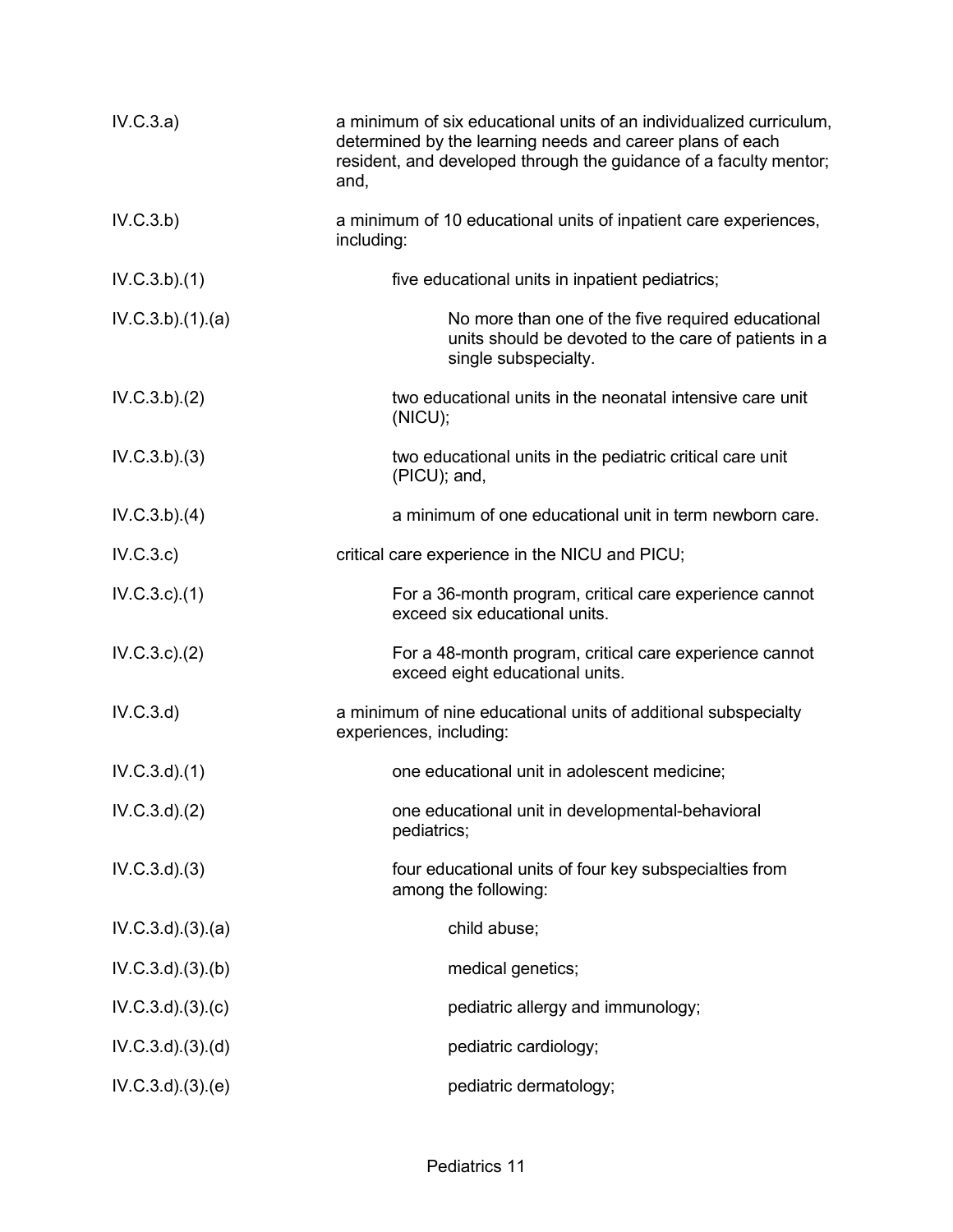| IV.C.3.d)(3)(f)      | pediatric endocrinology;                                                                                                                                                         |
|----------------------|----------------------------------------------------------------------------------------------------------------------------------------------------------------------------------|
| IV.C.3.d)(3)(g)      | pediatric gastroenterology;                                                                                                                                                      |
| IV.C.3.d)(3)(h)      | pediatric hematology-oncology;                                                                                                                                                   |
| IV.C.3.d)(3)(i)      | pediatric infectious diseases;                                                                                                                                                   |
| IV.C.3.d)(3)(j)      | pediatric nephrology;                                                                                                                                                            |
| IV.C.3.d)(3).(k)     | pediatric neurology;                                                                                                                                                             |
| IV.C.3.d)(3)(1)      | pediatric pulmonology; or,                                                                                                                                                       |
| IV.C.3.d)(3)(m)      | pediatric rheumatology.                                                                                                                                                          |
| $IV.C.3.d$ $.(4)$    | three educational units consisting of single subspecialties<br>or combinations of subspecialties, consisting of<br>experiences from either the list above or from the following: |
| IV.C.3.d)(4)(a)      | child and adolescent psychiatry;                                                                                                                                                 |
| IV.C.3.d)(4)(b)      | hospice and palliative medicine;                                                                                                                                                 |
| IV.C.3.d)(4)(c)      | neurodevelopmental disabilities;                                                                                                                                                 |
| IV.C.3.d)(4)(d)      | pediatric anesthesiology;                                                                                                                                                        |
| IV.C.3.d)(4)(e)      | pediatric dentistry;                                                                                                                                                             |
| IV.C.3.d)(4)(f)      | pediatric ophthalmology;                                                                                                                                                         |
| IV.C.3.d)(4)(g)      | pediatric orthopaedic surgery;                                                                                                                                                   |
| $IV.C.3.d$ $.(4)(h)$ | pediatric otolaryngology;                                                                                                                                                        |
| IV.C.3.d)(4)(i)      | pediatric rehabilitation medicine;                                                                                                                                               |
| IV.C.3.d)(4)(j)      | pediatric radiology;                                                                                                                                                             |
| IV.C.3.d)(4)(k)      | pediatric surgery;                                                                                                                                                               |
| IV.C.3.d)(4)(I)      | sleep medicine; or,                                                                                                                                                              |
| IV.C.3.d)(4)(m)      | sports medicine.                                                                                                                                                                 |
| IV.C.3.e)            | a minimum of five educational units of ambulatory experiences,<br>including:                                                                                                     |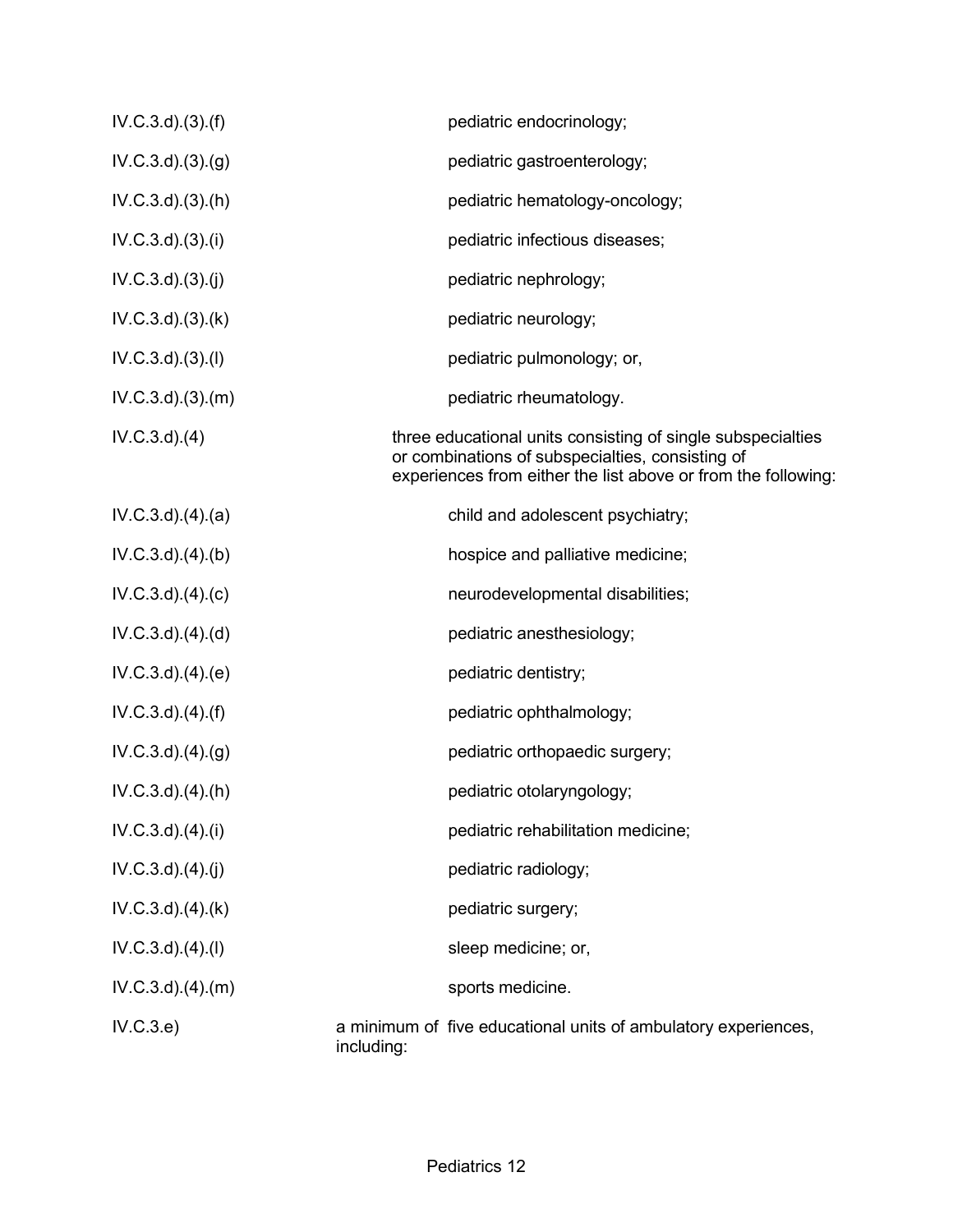| IV.C.3.e).(1)       | two educational units of the ambulatory experience that<br>include elements of community pediatrics and child<br>advocacy; and,                                                                                                                |
|---------------------|------------------------------------------------------------------------------------------------------------------------------------------------------------------------------------------------------------------------------------------------|
| IV.C.3.e).(1).(a)   | Ambulatory experiences should include a children's<br>emergency department setting where residents<br>provide care for children with non-serious acute<br>illnesses with supervision provided by general<br>pediatricians.                     |
| IV.C.3.e). (2)      | three educational units in pediatric emergency medicine<br>and acute illness.                                                                                                                                                                  |
| IV.C.3.e). (2). (a) | At least two of these educational units must be in<br>the emergency department.                                                                                                                                                                |
| IV.C.3.e). (3)      | Residents must have first-contact evaluation of pediatric<br>patients in the emergency department.                                                                                                                                             |
| IV.C.4.             | Residents should have real or simulated experiences in the following<br>procedures if they are important for a resident's post-residency position as<br>defined in the resident's individualized learning plan:                                |
| IV.C.4.a)           | arterial line placement;                                                                                                                                                                                                                       |
| IV.C.4.b)           | arterial puncture;                                                                                                                                                                                                                             |
| IV.C.4.c)           | chest tube placement;                                                                                                                                                                                                                          |
| IV.C.4.d)           | endotracheal intubation of non-neonates;                                                                                                                                                                                                       |
| IV.C.4.e)           | procedural sedation; and,                                                                                                                                                                                                                      |
| IV.C.4.f)           | thoracentesis.                                                                                                                                                                                                                                 |
| IV.C.5.             | Each resident should have a minimum of 36 half-day sessions per year of<br>a longitudinal outpatient experience over a three-year period.                                                                                                      |
| IV.C.5.a)           | These sessions must not be scheduled for fewer than 26 weeks<br>per year.                                                                                                                                                                      |
| IV.C.5.b)           | There must be an adequate volume of patients to ensure exposure<br>to the spectrum of normal development at all age levels, as well as<br>to the longitudinal management of children with special health care<br>needs and chronic conditions. |
| IV.C.5.c)           | There must be a longitudinal working experience between each<br>resident and a single or core group of faculty members with<br>expertise in primary care pediatrics and the principles of the<br>medical home.                                 |